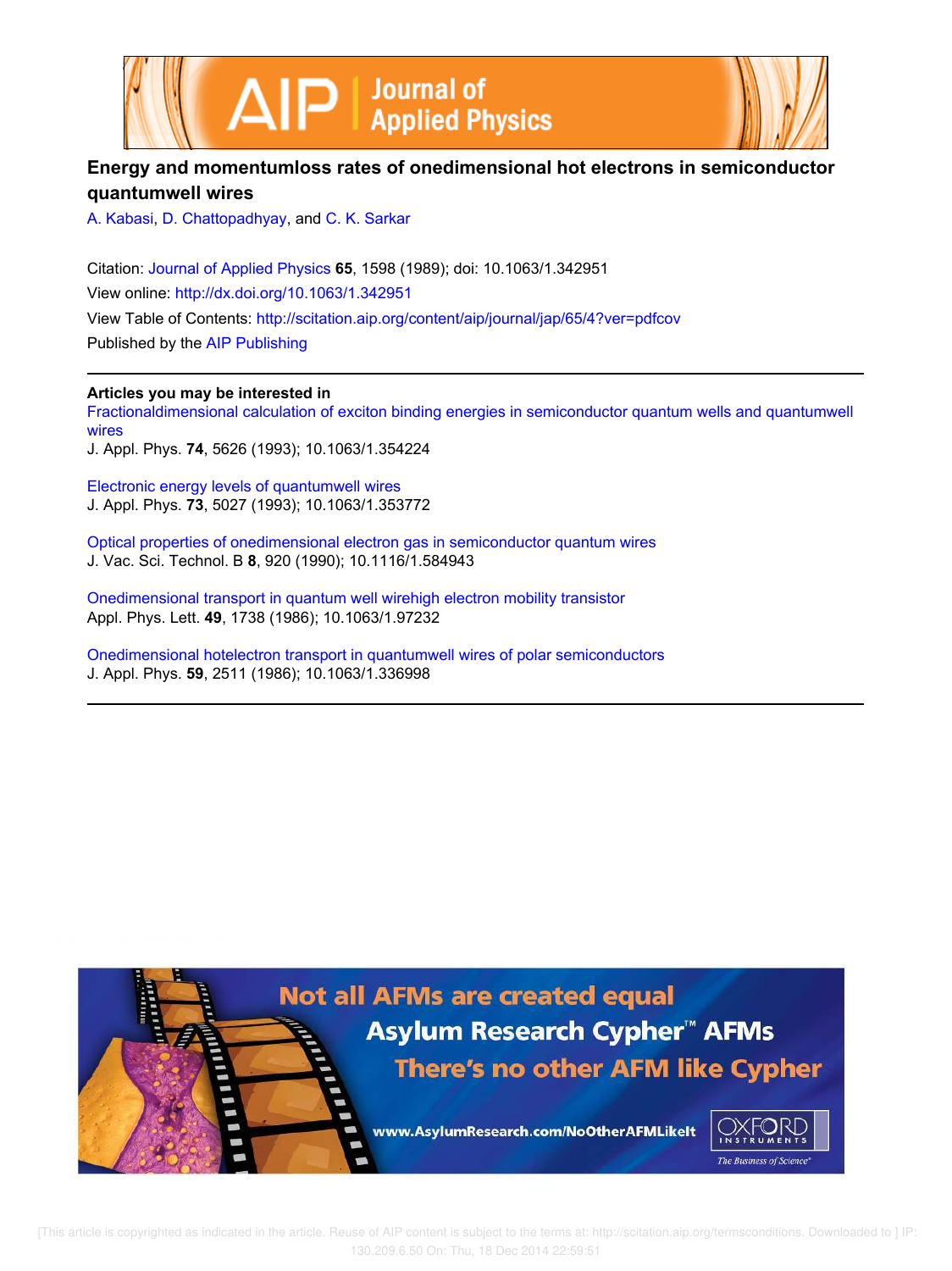# Energy- and momentum-loss rates of one-dimensional hot electrons in semiconductor quantum-well wires

A. Kabasi and D. Chattopadhyay

*Institute of Radio Physics and Electronics,* 92, *Acharya Prafulla Chandra Road, Calcutta 700 009, India* 

C, K. Sarkar

*Department of Electronics and Telecommunication Engineering, Jadavpur University, Calcutta 700 032, India* 

(Received 8 August 1988; accepted for publication 13 October 1988)

Energy- and momentum-loss rates of degenerate hot electrons moving one-dimensionally in a quantum-well wire structure of square cross section of side length *L* are calculated theoretically considering polar coupling to longitudinal-optic (LO) phonons and deformation potential and piezoelectric couplings to acoustic phonons. Piezoelectric scattering contributes the least, while the effect of deformation potential scattering in energy loss is unimportant compared to that of LO phonon scattering for electron temperatures  $(T_c)$  above about 50 K. In momentum-loss rate, however, acoustic scattering continues to be important at higher values of  $T_e$ . The nonequilibrium distribution of LO phonons is found to reduce both the energy- and momentum-loss rates. The reduction factor of the total energy-loss rate is 4.4 for  $L = 10$  nm and 6.2 for  $L = 6$  nm at  $T_e = 100$  K. The corresponding values for the net momentum-loss rate are 2.3 and 2.5, respectively.

#### I. INTRODUCTION

Transport properties of low-dimensional quantized semiconducting systems are attracting attention since they help in understanding the basic physics and in realization of devices. Although most of the studies refer to two-dimensional (2D) systems involving GaAs/AlGaAs quantum wells, one-dimensional (1D) transport in quantum-well wires is also of considerable interest.  $1-3$ 

Shah *et al.*<sup>4</sup> have measured the energy-loss rates of hot electrons in 2D systems. These measurements and their analyses throw light on the electron-phonon interaction and reveal the importance of nonequilibrium longitudinal optic (LO) phonons in slowing down the cooling rate.<sup>5</sup> Similar studies in a ID system will be important since the density of states and the scattering rates here differ from those of 2D systems and the bulk. With this motivation we theoretically study here the influence of nonequilibrium LO phonons on the energy- and momentum-loss rates of ID hot electrons in quantum-well wires. The loss rates for acoustic phonons via deformation potential and piezoelectric couplings are also investigated. The size effects are explicitly included in our analysis.

#### II. MODEL AND METHOD

A quantum-well wire of square cross section having a side length *L* is considered. We take *x* and *y* directions along the two adjacent sides of the cross section of the quantumwell wire and the *z* direction along the longitudinal direction of motion in which an electric field  $\epsilon$  is applied. For a typical one-dimensional carrier density of  $7 \times 10^7$  m<sup>-1</sup> the Fermi level is located about 9 me V above the lowest subband edge. The carrier distribution function is therefore degenerate. As the electron-electron interactions are quite strong here, the distribution function in the presence of the field is taken to be shifted Fermi-Dirac type:

$$
f(K_z) = f_0 - \frac{\hbar^2 d}{m} K_z \frac{\partial f_0}{\partial E},
$$
 (1)

where  $f_0$  is the Fermi-Dirac function characterized by an electron temperature  $T_e$ ,  $K_z$  is the wave vector of energy  $E$ ,  $\hbar$ is Planck's constant divided by  $2\pi$ , *d* is the drift wave vector, and *m* is the electron effective mass.

We assume here that the carriers are confined to the lowest subband. This assumption is reasonable since the energy separation between the lowest and the next higher subband is more than an order of magnitude greater than the Fermi energy.

The cooling rate of 2D electron gas has been found to be affected more by the nonequilibrium LO phonons than by free-carrier screening. <sup>4</sup>In this work we therefore neglect the effect of screening. Furthermore, the phonon modes are assumed to be bulklike. The phonon spectrum may be modified in heterostructures causing a diminution in the electronphonon interaction.<sup>6,7</sup> Similar effects are likely to occur in 1D structures, but the problem has not yet been studied in detail. However, the weakening of the electron-phonon interaction is moderated by the long-range nature of the polar interaction which would cause remote interaction with phonons in the neighboring materials. Therefore, the assumption of bulklike phonons is not likely to cause any serious error in the study of the effect on energy- and momentum-loss rates. In fact, the observations in cooling rate of the 2D system have been interpreted with bulklike phonons.<sup>4</sup> Other recent investigations in heterostructures have employed the same phonons.  $1-3,8$ 

The square of the matrix element for polar interaction with LO phonons is $^{2,9}$ 

$$
M_{\rho 0}^2 = \frac{e^2 \hbar \omega}{2Vq^2} \left( \frac{1}{\epsilon_{\infty}} - \frac{1}{\epsilon_0} \right)
$$
  
 
$$
\times F^2(q_x, q_y) \left( N(q) + \frac{1}{2} \mp \frac{1}{2} \right),
$$
 (2)

1598 J. Appl. Phys. 65 (4), 15 February 1989 *0021 -8979/89/041598-04\$02.40* @ 1989 American Institute of Physics 1598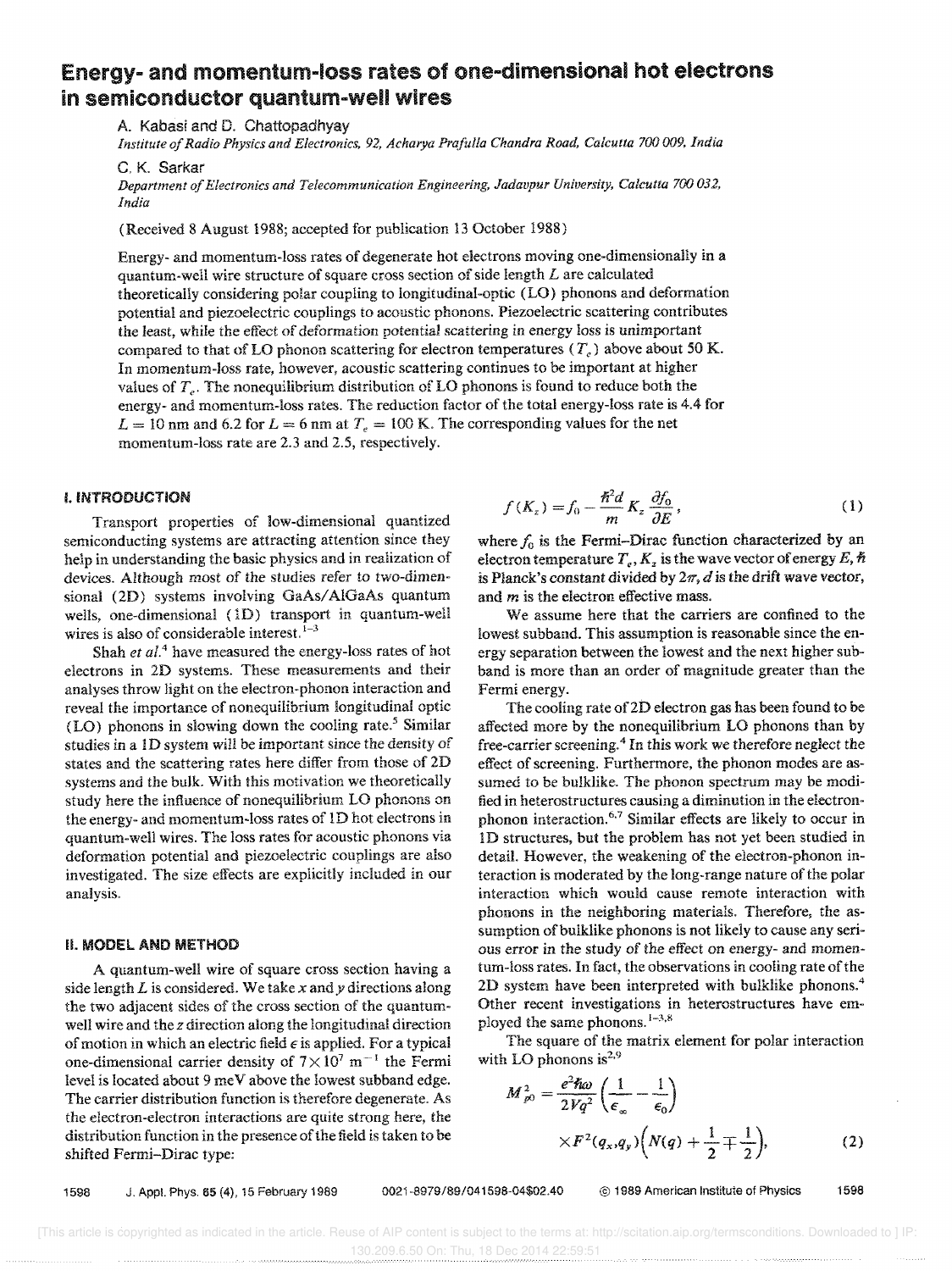where the minus and the plus signs hold, respectively, for the absorption and the emission of phonons,  $N(q)$  is the occupation number of LO phonons of the wave vector q and angular frequency  $\omega$ , V is the crystal volume, *e* is the electronic charge,  $\epsilon_{\infty}$ and  $\epsilon_0$  are the optic and the static permittivities,  $q_x$  and  $q_y$  are the x and the y components of q, and

$$
F(q_x, q_y) = \frac{\pi^4 \sin[q_x (L/2)] \sin[q_y (L/2)]}{\{\pi^2 - [q_x (L/2)]^2\} \{\pi^2 - [q_y (L/2)]^2\} [q_x q_y (L^2/4)]}.
$$
\n(3)

The rate of generation of LO phonons for the 1D electrons is derived following the procedure<sup>9</sup> for three-dimensional (3D) electrons using the matrix element (2). The quantity  $N(q)$  is determined by equating the generation rate to the decay rate of LO phonons, i.e.,  $[N(q) - N_0]/\tau_{ph}$ , where  $N_0$  is the phonon occupation number at the lattice temperature and  $\tau_{ph}$  is the phonon lifetime. With this  $N(q)$  the scattering rate out of the state  $K_z$  due to the absorption  $[\tau_a^{-1}(E)]$  and that due to emission  $\lceil \tau_e(E)^{-1} \rceil$  of LO phonons is calculated, including the effect of degeneracy.<sup>10</sup> The average rate of energy loss for one electron is then determined from the relationship

$$
-\left\langle \frac{dE}{dt} \right\rangle = \frac{\int_0^\infty \tilde{\hbar}\omega \left[ \tau_e(E)^{-1} - \tau_a(E)^{-1} \right] f_0(E) E^{-1/2} dE}{\int_0^\infty f_0(E) E^{-1/2} dE} \,. \tag{4}
$$

The momentum-loss rate is calculated by noting that the change in momentum in a scattering event is  $\hbar q_z$ . Using Eqs. (1) and (2) and following the approach for the 3D electrons,<sup>9</sup> we obtain for the average rate of loss of momentum per electron due to LOphonons

$$
-\left\langle \frac{dp}{dt} \right\rangle = \int_0^\infty C^2 d \left\{ \frac{(N_0 + 1)}{\sqrt{E - \hbar \omega}} \left[ \left( \sqrt{\frac{E - \hbar \omega}{E}} + 1 \right) I_{\text{1D}} \left[ q_{ze}^+(E) \right] + \left( \sqrt{\frac{E - \hbar \omega}{E}} - 1 \right) I_{\text{1D}} \left[ q_{ze}^-(E) \right] \right] \right\}
$$

$$
-\frac{N_0}{\sqrt{E + \hbar \omega}} \left[ \left( \sqrt{\frac{E + \hbar \omega}{E}} - 1 \right) I_{\text{1D}} \left[ q_{ze}^+(E) \right] - \left( \sqrt{\frac{E + \hbar \omega}{E}} + 1 \right) I_{\text{1D}} \left[ q_{ze}^-(E) \right] \right] \right\}
$$

$$
\times \left( -\frac{\partial f_0}{\partial E} \right) E^{1/2} dE / \int_0^\infty f_0(E) E^{-1/2} dE, \tag{5}
$$

(7)

where

$$
C^2 = \frac{e^2 \omega \sqrt{m}}{2\sqrt{2}\pi^2 \hbar} \left(\frac{1}{\epsilon_{\infty}} - \frac{1}{\epsilon_0}\right),\tag{6}
$$

$$
I_{\rm 1D}\left[q_{z}(E)\right]=4\int_{0}^{\infty}\int_{0}^{\infty}\frac{F^{2}(q_{x},q_{y})dq_{x}dq_{y}}{q_{x}^{2}+q_{y}^{2}+q_{z}^{2}},
$$

$$
q_{z\bar{a}}^{\pm} = \frac{\sqrt{2m}}{\hbar} \left( \sqrt{E + \hbar \omega} \mp \sqrt{E} \right), \tag{8}
$$

and

$$
q_{ze}^{\pm} = \frac{\sqrt{2m}}{\hbar} \left( \sqrt{E} \pm \sqrt{E - \hbar \omega} \right). \tag{9}
$$

The energy- and momentum-loss rates for interaction with deformation potential acoustic phonons are determined using the square of the matrix element<sup>1</sup>

$$
|M|_a^2 = \frac{E_1^2 \hbar q}{2V \rho u} \left( N_a(q) + \frac{1}{2} \mp \frac{1}{2} \right) F^2(q_x, q_y), \quad (10)
$$

where  $E_1$  is the acoustic deformation potential constant,  $N_a(q)$  is the acoustic phonon occupation number,  $\rho$  is the mass density, and *u* is the longitudinal acoustic velocity. The positive and the negative signs in Eq. (10) signify the absorption and the emission of acoustic phonons, respectively.

The piezoelectric scattering is included<sup>11</sup> by replacing  $E_1^2$  by  $[(eh_{14})^2/q^2]A(q)$  and  $N_a(q)$  by  $N_p(q)$  in Eq. (10) where  $h_{14}$  is the piezoelectric tensor component,  $A(q)$  is the anisotropy factor, and  $N_p(q)$  is the occupation number of piezoelectric phonons.

1599 J. AppL Phys., Vol. 65, No.4, 15 February 1989

Since the decay time for the acoustic phonons is much larger than that for the LO phonons,<sup>12</sup> contrary to the LO phonons the acoustic phonons escape out of the quantumwell structure without significantly affecting the values of  $N_a(q)$  and  $N_p(q)$  interacting with the 1D electrons. The nonequilibrium acoustic phonons are therefore neglected and  $N_a(q)$  and  $N_p(q)$  are assumed to retain their equilibrium lattice-temperature values. As acoustic phonon energy is a function of *q,* the average rates of loss of energy and mentum of an electron due to acoustic phonons via deformation potential and piezoelectric couplings are calculated numerically, incorporating the degeneracy of the distribution function.

The energy and momentum balance equations relating  $T_e$  to  $\epsilon$  and  $d$  are

$$
-\left\langle \frac{dE}{dt} \right\rangle = \frac{e\epsilon\hbar d}{m} \tag{11}
$$

and

$$
-\left\langle \frac{dp}{dt}\right\rangle = e\epsilon. \tag{12}
$$

#### **III. CALCULATED RESULTS**

Numerical results are obtained for a lattice temperature of 1.8 K using the parameter values of GaAs: effective mass  $= 0.6103 \times 10^{-31}$  kg, LO phonon angular frequency = 5.49  $\times$ 10<sup>13</sup> rad s<sup>-1</sup>, static permittivity ( $\epsilon_0$ ) = 1.133 $\times$ 10<sup>-10</sup> F m<sup>-1</sup>, optic permittivity  $(\epsilon_{\infty}) = 0.9651 \times 10^{-10}$  F m<sup>-1</sup>,

Kabasi, Chattopadhyay, and Sarkar 1599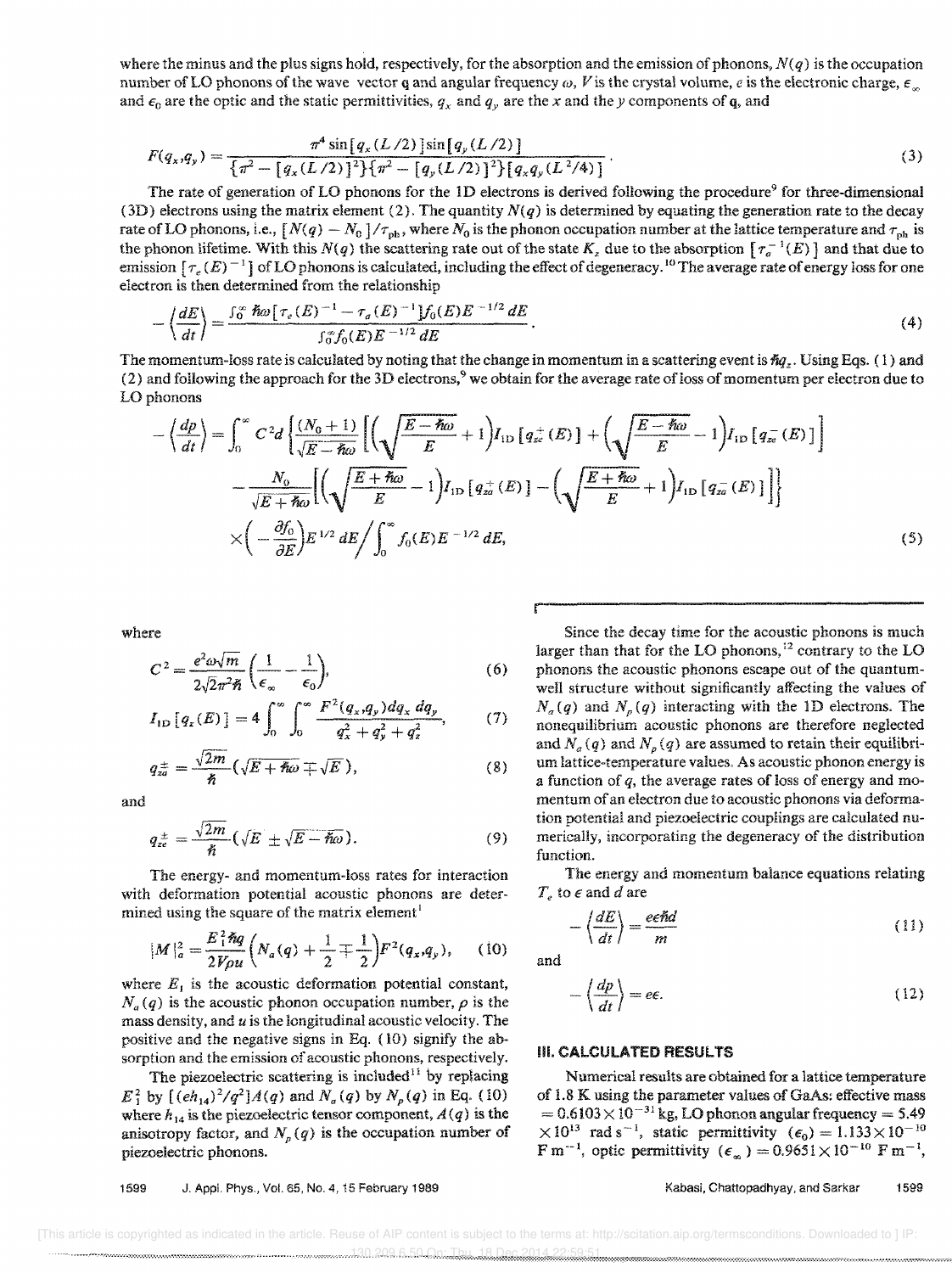

FIG. 1. Plot of the average energy-loss rate of an electron vs electron temperature for  $L = 10$  nm. (a) Deformation potential scattering; (b) piezoelectric scattering; (c) scattering via nonequilibrium LO phonons; (d) scattering via thermal-equilibrium LO phonons; (e) total scattering with nonequilibrium LO phonons; (f) total scattering with thermal-equilibrium LO phonons.

LO phonon lifetime  $(\tau_{ph}) = 7$  ps, mass density  $(\rho) = 5.15$  $\times 10^3$  kg m<sup>-3</sup>, longitudinal acoustic velocity *(u)* = 5.22  $\times 10^3$  m s<sup>-1</sup>, piezoelectric tensor component  $(h_{14}) = 1.44$  $\times 10^9$  V m<sup>-1</sup>, and anisotropy factor  $[A(q)] =$ 

The acoustic deformation potential is taken to be  $11 \text{ eV}$ ; this value is higher than the commonly accepted value of 7 eV, but agrees with the recent analyses of 2D systems.<sup>13</sup>

It has previously been found<sup>10</sup> that the LO phonon occupation number differs significantly from the lattice-temperature value, which is practically zero here. The carrier transport is thus expected to be affected by the noneqailibrium phonon distribution. The energy-loss rates for  $L = 10$ 



FIG. 2. The same as Fig. 1 for  $L = 6$  nm.

1600 J. Appf. Phys., Vol. 65, No.4, 15 February 1989



FIG. 3. Plot of the average momentum loss of an electron vs electron temperature for  $L = 10$  nm. The labels (a)-(f) have the same meaning as in Fig. 1. Curve (c) is not present as the carrier system does not stabilize.

and 6 nm are shown in Figs. 1 and 2, respectively. The nonequilibrium LO phonons slow down the cooling rate by a factor which rises with  $T_e$  due to greater phonon disturbance. The reduction of the energy-loss rate at  $T_e = 100$  K due to the LO phonon disturbance is about a factor of 4.4 at  $L = 10$  nm and 6.2 at  $L = 6$  nm. The effect is larger for the lower value of  $L$  due to the stronger scattering rate.<sup>2</sup> Deformation potentiai acoustic scattering is found to dominate the energy loss for values of *T.* less than 30 K, while LO phonon scattering dominates for  $T_e$  above about 50 K.

The momentum-loss rates for  $L = 10$  and 6 nm are shown in Figs. 3 and 4, respectively. Note that the expression for  $\langle dE/dt \rangle$  given by Eq. (4) does not involve  $\epsilon$  or d, whereas that for  $\langle dp/dt \rangle$  given by Eq. (5) involves *d*. Thus, while the total energy-loss rate is obtained by summing up the individual loss rates, the total momentum-loss rate is not obtained in the same manner; the momentum-loss rate in each case is determined by solving coupled Eqs. (11) and (12).

The nonequilibrium LO phonons also affect the momentum-loss rate. While this scattering mechanism acting alone can stabilize the carrier system for  $L = 6$  nm, the stabilization is not obtained for  $L = 10$  nm. This is because of the weaker scattering rate for larger *L:* interactions with the nonequilibrium LO phonons here lead to a gain rather than a loss of average momentum, However, acoustic scattering is



FIG. 4. The same as Fig. 3 for  $L = 6$  nm.

Kabasi, Chattopadhyay, and Sarkar 1600

 [This article is copyrighted as indicated in the article. Reuse of AIP content is subject to the terms at: http://scitation.aip.org/termsconditions. Downloaded to ] IP: 130.209.6.50 On: Thu, 18 Dec 2014 22:59:51